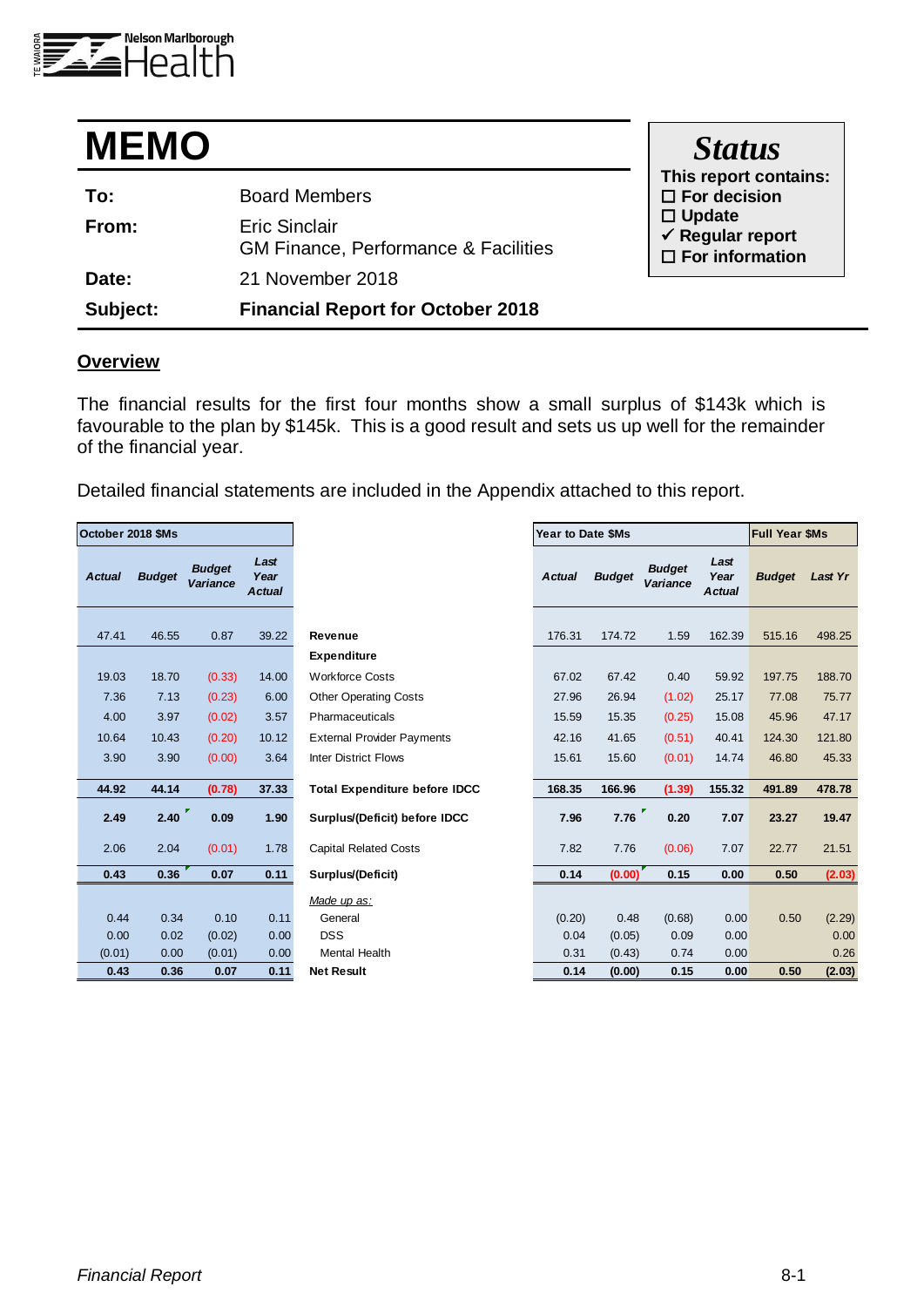



### **Key messages for the month**

- The NZNO MECA has been implemented and is included within the October financial results. This includes the required backpay, lump sum and leave revaluation. We have received from the MOH additional revenue totalling \$929k (annual amount) to cover impact of the settlement of which we have recognised \$300k in the months results to offset the additional costs.
- Clinical supply costs are tracking adverse to budget. There are three drivers of the higher costs:
	- o Intragam is adverse by \$40k within the month and has slowly been increasing in spend. We will watch this but as it is a demand driven service it is difficult to apply controls to the spend.
	- o Orthopaedic caseweights are 213 CWDs higher than planned for the 4 months and 160 more than for the same period last year. This equates to approximately \$240k in consumable costs (approximately \$70k within October). The delivery is within the acute area as the elective CWDs are lower than planned as you would expect with higher acutes. Further work is underway to determine the nature of the increase.
	- o Air ambulance costs are adverse by \$125k in the month results (\$212k YTD) which reflects a higher than planned number of trips but also a higher price per trip resulting from the MOH-led national procurement contract. We expect these costs will continue to track over budget for the remainder of the year.
- The October Pharmac forecast was received on 20 November. At this point the analysis to determine how this compares to our plan is underway with any impact to be reflected within the November financial results.

Eric Sinclair **GM Finance and Performance**

### **RECOMMENDATIONS:**

#### **THAT THE BOARD RECEIVES THE FINANCIAL REPORT.**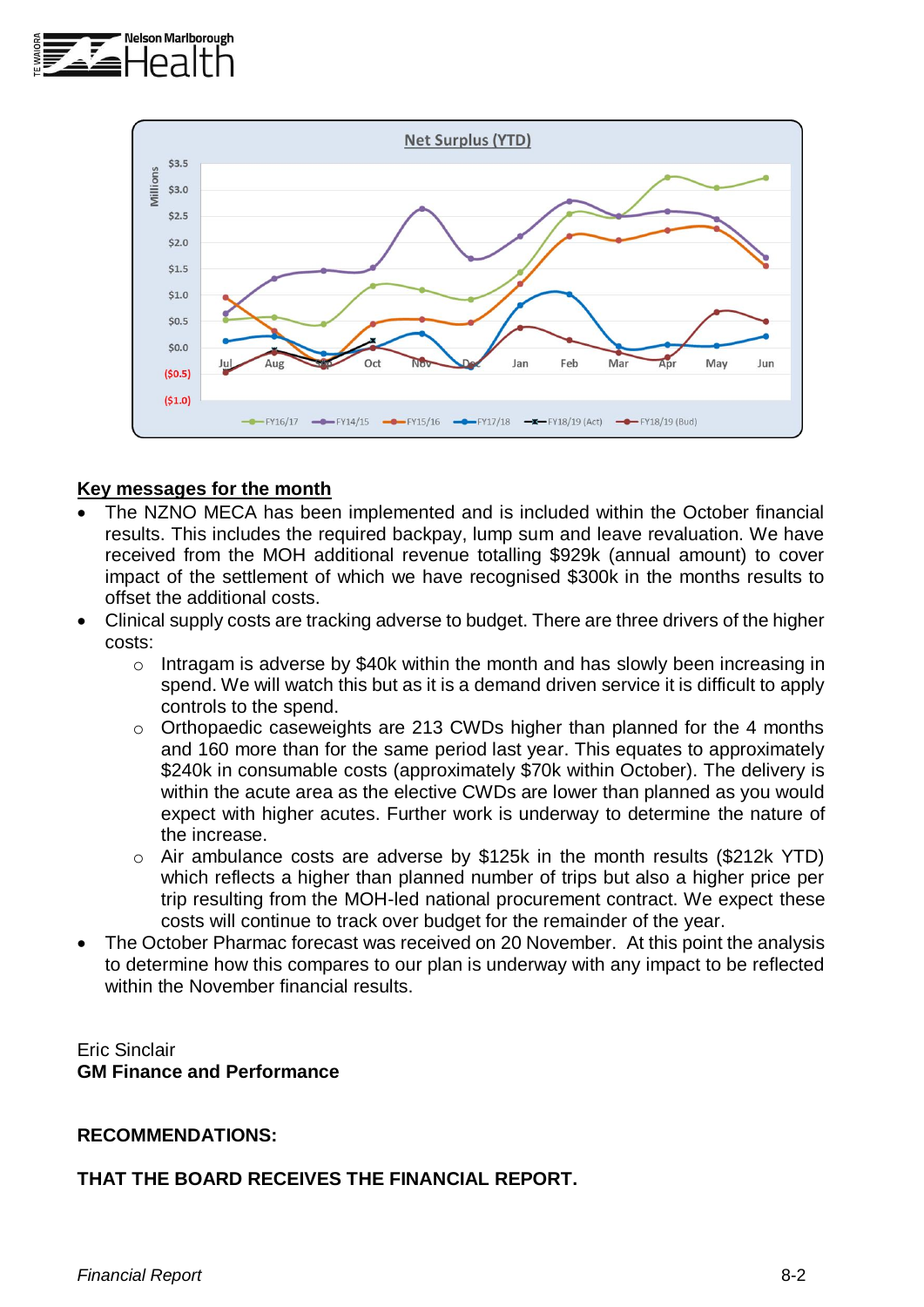

# **Appendix A – Detailed Financial Statements**

## *Statement of Financial Performance*

| <b>October 2018 \$000s</b> |               |                                  |                               |                                      |               | Year to Date \$000s |                                  |                               |  |  |
|----------------------------|---------------|----------------------------------|-------------------------------|--------------------------------------|---------------|---------------------|----------------------------------|-------------------------------|--|--|
| <b>Actual</b>              | <b>Budget</b> | <b>Budget</b><br><b>Variance</b> | Last<br>Year<br><b>Actual</b> |                                      | <b>Actual</b> | <b>Budget</b>       | <b>Budget</b><br><b>Variance</b> | Last<br>Year<br><b>Actual</b> |  |  |
|                            |               |                                  |                               | <b>Revenue</b>                       |               |                     |                                  |                               |  |  |
| 42,143                     | 41,495        | 647                              | 34,790                        | MOH devolved funding                 | 157,998       | 156,812             | 1,185                            | 145,211                       |  |  |
| 2,511                      | 2,552         | (40)                             | 2,132                         | MOH non-devolved funding             | 8,127         | 8,242               | (115)                            | 7,789                         |  |  |
| 1,439                      | 1,362         | 76                               | 1,412                         | Other government & DHBs              | 5,488         | 5,419               | 68                               | 5,470                         |  |  |
| 1,321                      | 1,136         | 185                              | 887                           | Other income                         | 4,697         | 4,246               | 451                              | 3,919                         |  |  |
| 47,414                     | 46,546        | 868                              | 39,221                        | <b>Total Revenue</b>                 | 176,309       | 174,720             | 1,590                            | 162,390                       |  |  |
|                            |               |                                  |                               | <b>Expenditure</b>                   |               |                     |                                  |                               |  |  |
| 18,406                     | 18,537        | 131                              | 13,646                        | <b>Employed Workforce</b>            | 65,237        | 66,816              | 1,579                            | 58,743                        |  |  |
| 619                        | 163           | (456)                            | 355                           | <b>Outsourced Workforce</b>          | 1,778         | 601                 | (1, 178)                         | 1,175                         |  |  |
| 19,026                     | 18,700        | (325)                            | 14,001                        | <b>Total Workforce</b>               | 67,015        | 67,417              | 401                              | 59,917                        |  |  |
| 1,476                      | 1,461         | (15)                             | 1,351                         | <b>Outsourced Services</b>           | 5,738         | 5,644               | (94)                             | 5,316                         |  |  |
| 2,946                      | 2,754         | (192)                            | 2,239                         | <b>Clinical Supplies</b>             | 10,663        | 9,992               | (671)                            | 9,294                         |  |  |
| 3,996                      | 3,973         | (23)                             | 3,571                         | Pharmaceuticals                      | 15,594        | 15,348              | (245)                            | 15,083                        |  |  |
| 2,940                      | 2,920         | (20)                             | 2,412                         | <b>Non-Clinical Supplies</b>         | 11,561        | 11,302              | (259)                            | 10,555                        |  |  |
| 10,639                     | 10,435        | (204)                            | 10,115                        | <b>External Provider Payments</b>    | 42,162        | 41,654              | (507)                            | 40,407                        |  |  |
| 3,902                      | 3,900         | (2)                              | 3,636                         | Inter District Flows                 | 15,614        | 15,600              | (14)                             | 14,743                        |  |  |
| 44,925                     | 44,144        | (781)                            | 37,325                        | <b>Total Expenditure before IDCC</b> | 168,347       | 166,959             | (1, 389)                         | 155,316                       |  |  |
| 2,489                      | 2,402         | 87                               | 1,896                         | Surplus/(Deficit) before IDCC        | 7,962         | 7,761               | 201                              | 7,074                         |  |  |
| 28                         | 24            | (4)                              | 29                            | Interest Expense                     | 112           | 87                  | (25)                             | 117                           |  |  |
| 1,118                      | 1,109         | (10)                             | 970                           | Depreciation                         | 4,430         | 4,399               | (31)                             | 3,824                         |  |  |
| 910                        | 910           | $\mathbf 0$                      | 782                           | Capital Charge                       | 3,276         | 3,276               | 0                                | 3,128                         |  |  |
| 2,056                      | 2,043         | (13)                             | 1,782                         | <b>Total IDCC</b>                    | 7,819         | 7,763               | (56)                             | 7,069                         |  |  |
| 432                        | 359           | 73                               | 115                           | Surplus/(Deficit) after IDCC         | 143           | (2)                 | 145                              | 4                             |  |  |
|                            |               |                                  |                               |                                      |               |                     |                                  |                               |  |  |
| 177                        | 450           | (273)                            | (130)                         | Funder                               | 1,231         | 2,678               | (1, 447)                         | 4,192                         |  |  |
| 23                         | 35            | (12)                             | 82                            | Governance                           | 43            | 205                 | (162)                            | 260                           |  |  |
| 232                        | (126)         | 358                              | 162                           | Provider                             | (1, 131)      | (2,885)             | 1,754                            | (4, 447)                      |  |  |
| 432                        | 359           | 73                               | 115                           | Surplus/(Deficit)                    | 143           | (2)                 | 145                              | 4                             |  |  |
|                            |               |                                  |                               |                                      |               |                     |                                  |                               |  |  |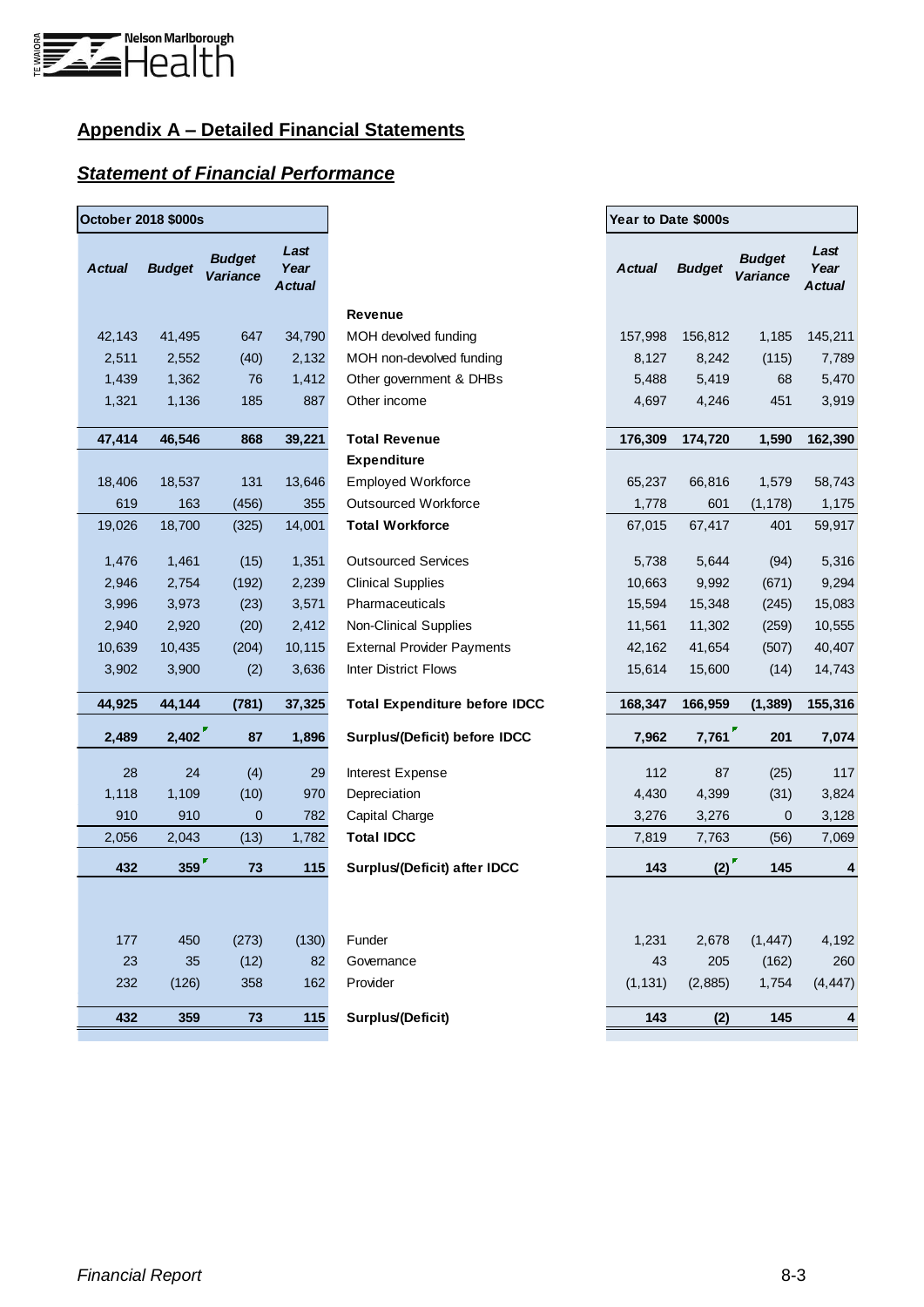

# *Financial Performance by Division*

| <b>October 2018 \$000s</b> |               |                           |                        |  |  |  |  |  |  |  |
|----------------------------|---------------|---------------------------|------------------------|--|--|--|--|--|--|--|
| <b>Actual</b>              | <b>Budget</b> | <b>Budget</b><br>Variance | Last<br>Year<br>Actual |  |  |  |  |  |  |  |
| 42,909                     | 42,298        | 611                       | 35,766                 |  |  |  |  |  |  |  |
| 408                        | 411           | (3)                       | 354                    |  |  |  |  |  |  |  |
| 28,702                     | 28,107        | 595                       | 22,354                 |  |  |  |  |  |  |  |
| (24, 605)                  | (24, 270)     | (335)                     | (19, 252)              |  |  |  |  |  |  |  |
| 47,414                     | 46,546        | 868                       | 39,221                 |  |  |  |  |  |  |  |
|                            |               |                           |                        |  |  |  |  |  |  |  |
| 42,731                     | 41,847        | (884)                     | 35,896                 |  |  |  |  |  |  |  |
| 385                        | 376           | (9)                       | 271                    |  |  |  |  |  |  |  |
| 28.470                     | 28.234        | (236)                     | 22,192                 |  |  |  |  |  |  |  |
| (24, 605)                  | (24, 270)     | 335                       | (19, 252)              |  |  |  |  |  |  |  |
| 46,981                     | 46,187        | (794)                     | 39,107                 |  |  |  |  |  |  |  |
|                            |               |                           |                        |  |  |  |  |  |  |  |
| 177                        | 450           | (273)                     | (130)                  |  |  |  |  |  |  |  |
| 23                         | 35            | (12)                      | 82                     |  |  |  |  |  |  |  |
| 232                        | (126)         | 358                       | 162                    |  |  |  |  |  |  |  |
| 432                        | 359           | 73                        | 115                    |  |  |  |  |  |  |  |

| <b>October 2018 \$000s</b> |               |                                  |                               |                                       | Year to Date \$000s |               |                           |                               |
|----------------------------|---------------|----------------------------------|-------------------------------|---------------------------------------|---------------------|---------------|---------------------------|-------------------------------|
| <b>Actual</b>              | <b>Budget</b> | <b>Budget</b><br><b>Variance</b> | Last<br>Year<br><b>Actual</b> |                                       | <b>Actual</b>       | <b>Budget</b> | <b>Budget</b><br>Variance | Last<br>Year<br><b>Actual</b> |
|                            |               |                                  |                               | <b>Revenue</b>                        |                     |               |                           |                               |
| 42,909                     | 42,298        | 611                              | 35,766                        | Funds                                 | 161,278             | 160,022       | 1,256                     | 148,669                       |
| 408                        | 411           | (3)                              | 354                           | Governance and Funding Administration | 1,468               | 1,481         | (13)                      | 1,436                         |
| 28,702                     | 28,107        | 595                              | 22,354                        | Provider                              | 102,245             | 100,590       | 1,655                     | 89,323                        |
| (24, 605)                  | (24, 270)     | (335)                            | (19, 252)                     | Eliminations                          | (88, 682)           | (87, 373)     | (1,309)                   | (77, 038)                     |
| 47,414                     | 46,546        | 868                              | 39,221                        | <b>Total Revenue</b>                  | 176,309             | 174,720       | 1,590                     | 162,390                       |
|                            |               |                                  |                               | <b>Expenditure</b>                    |                     |               |                           |                               |
| 42,731                     | 41,847        | (884)                            | 35,896                        | Funds                                 | 160,047             | 157,343       | (2,703)                   | 144,478                       |
| 385                        | 376           | (9)                              | 271                           | Governance and Funding Administration | 1,426               | 1,276         | (149)                     | 1,176                         |
| 28,470                     | 28,234        | (236)                            | 22,192                        | Provider                              | 103,376             | 103,475       | 99                        | 93,769                        |
| (24, 605)                  | (24, 270)     | 335                              | (19, 252)                     | Eliminations                          | (88, 682)           | (87, 373)     | 1,309                     | (77, 038)                     |
| 46,981                     | 46,187        | (794)                            | 39,107                        | <b>Total Expenditure</b>              | 176,166             | 174,722       | (1, 444)                  | 162,385                       |
|                            |               |                                  |                               | <b>Net Contribution</b>               |                     |               |                           |                               |
| 177                        | 450           | (273)                            | (130)                         | <b>Funds</b>                          | 1,231               | 2,678         | (1, 447)                  | 4,192                         |
| 23                         | 35            | (12)                             | 82                            | Governance and Funding Administration | 43                  | 205           | (162)                     | 260                           |
| 232                        | (126)         | 358                              | 162                           | Provider                              | (1, 131)            | (2,885)       | 1,754                     | (4, 447)                      |
| 432                        | 359           | 73                               | 115                           | <b>Net Surplus/(Deficit)</b>          | 143                 | (2)           | 145                       | $\overline{4}$                |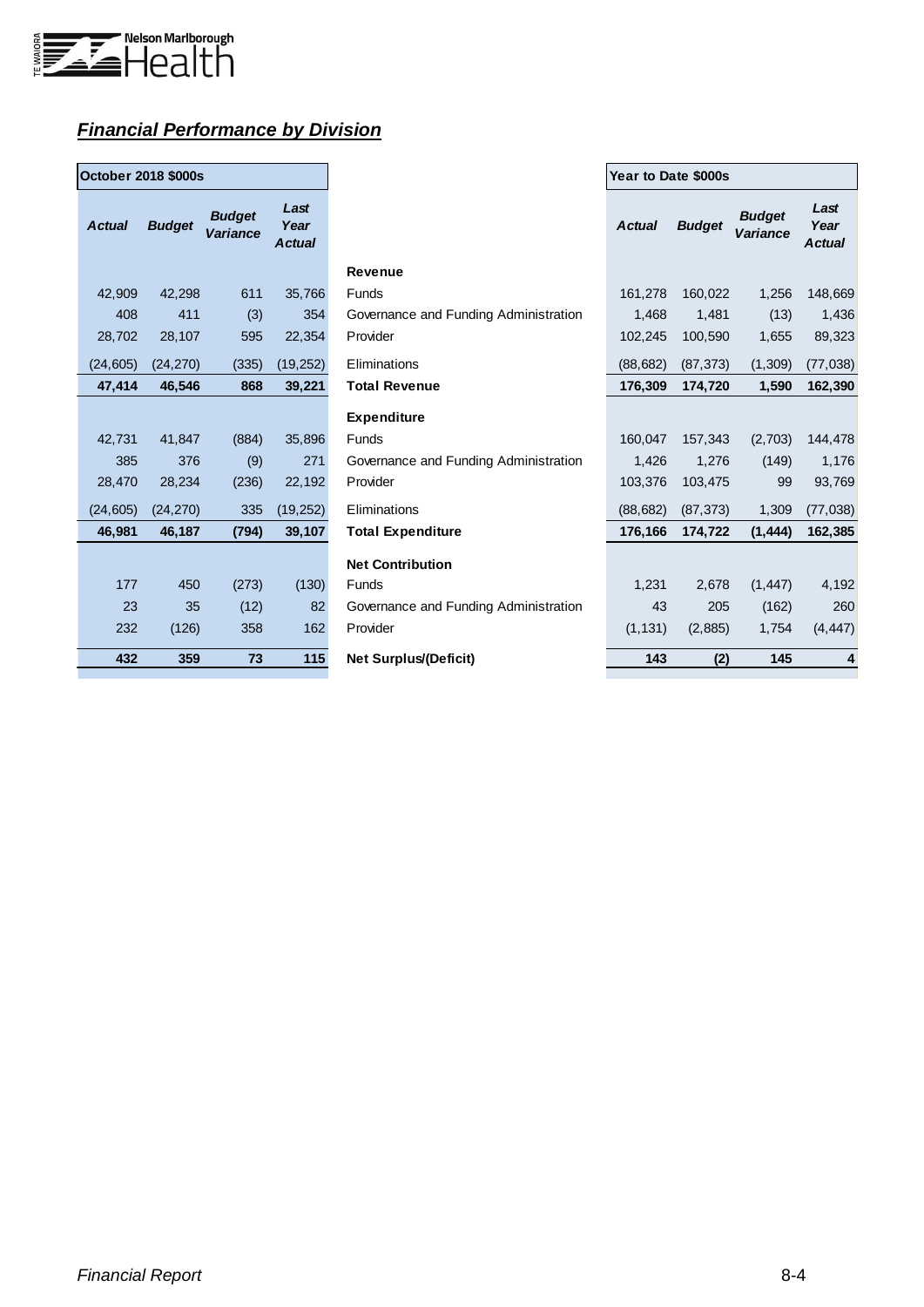

# *Statement of Financial Position*

|                                 | <b>June 2018</b> | Oct           | Oct           |          | Annual        |
|---------------------------------|------------------|---------------|---------------|----------|---------------|
| \$000s                          | Actual           | <b>Actual</b> | <b>Budget</b> | Variance | <b>Budget</b> |
| <b>Current Assets</b>           |                  |               |               |          |               |
| Bank                            | 18,468           | 23,759        | 21,253        | 2,506    | 20,841        |
| Deposits $> 3$ months           | 19,950           | 20,800        | 19,950        | 850      | 19,950        |
| Debtors & Prepayments           | 18,436           | 19,947        | 18,436        | 1,511    | 18,636        |
| Stock                           | 2,715            | 2,614         | 2,715         | (101)    | 2,715         |
| Assets Held for Sale            | 465              | 465           | 465           | (0)      |               |
| <b>Current Assets</b>           | 60,034           | 67,584        | 62,819        | 4,765    | 62,142        |
| <b>Current Liabilities</b>      |                  |               |               |          |               |
| Creditors                       | 27,437           | 34,336        | 30,859        | (3, 477) | 32,086        |
| <b>Employee Entitlements</b>    | 37,032           | 37,311        | 34,851        | (2,460)  | 34,851        |
| Term Debt - Current Portion     | 490              | 494           | 497           |          | 507           |
| <b>Current Liabilities</b>      | 64,958           | 72,141        | 66,207        | (5,934)  | 67,444        |
| <b>Working Capital</b>          | (4, 924)         | (4, 557)      | (3, 388)      | (1, 169) | (5, 302)      |
| <b>Non Current Assets</b>       |                  |               |               |          |               |
| Property Plant and Equipment    | 208,262          | 207,875       | 206,557       | 1,318    | 208,111       |
| <b>Other Non Current Assets</b> | 1,762            | 1,755         | 1,763         | (8)      | 1,763         |
| <b>Non Current Assets</b>       | 210,024          | 209,631       | 208,320       | 1,311    | 209,874       |
|                                 |                  |               |               |          |               |
| <b>Employee Entitlements</b>    | 9,406            | 9,406         | 9,406         |          | 9,406         |
| Term Debt                       | 8,172            | 8,004         | 8,012         | 8        | 7,692         |
| <b>Non Current Liabilities</b>  | 17,578           | 17,410        | 17,418        | 8        | 17,098        |
| <b>Net Assets</b>               | 187,522          | 187,664       | 187,514       | 150      | 187,474       |
| Equity                          |                  |               |               |          |               |
| Crown Equity                    | 82,467           | 82,467        | 82,468        | (1)      | 81,920        |
| <b>Revaluation Reserve</b>      | 86,476           | 86,476        | 86,475        | 1        | 86,475        |
| <b>Retained Earnings:</b>       |                  |               |               |          |               |
| General                         | 19,028           | 18,294        | 18,634        | (340)    | 19,560        |
| <b>DSS</b>                      | 160              | 465           | (40)          | 505      | (52)          |
| <b>Mental Health</b>            | (610)            | (38)          | (23)          | (15)     | (429)         |
| <b>Total Retained Earnings</b>  | 18,579           | 18,721        | 18,571        | 150      | 19,079        |
| <b>Total Crown Equity</b>       | 187,522          | 187,664       | 187,514       | 150      | 187,474       |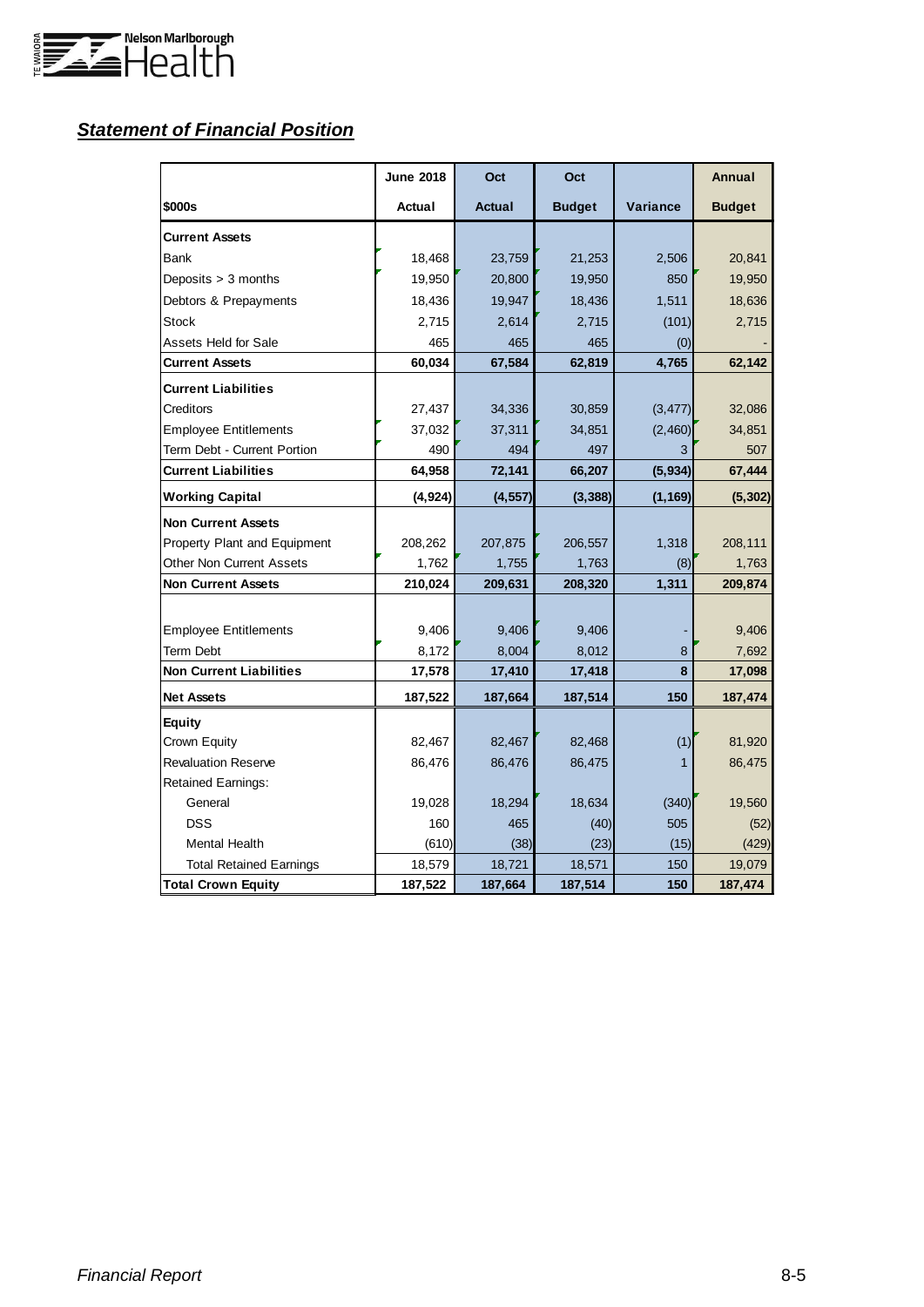

## *Statement of Cash Flows*

|                                            | <b>Year to Date</b> |               |          |  |  |  |
|--------------------------------------------|---------------------|---------------|----------|--|--|--|
|                                            | Actual              | <b>Budget</b> | Variance |  |  |  |
| <b>Operating Cash Flow</b>                 |                     |               |          |  |  |  |
| <b>Receipts</b>                            |                     |               |          |  |  |  |
| Government & Crown Agency Received         | 168,285             | 170,474       | (2, 189) |  |  |  |
| Interest Received                          | 529                 | 667           | (138)    |  |  |  |
| Other Revenue Received                     | 4,095               | 4,244         | (149)    |  |  |  |
| <b>Total Receipts</b>                      | 172,909             | 175,385       | (2, 476) |  |  |  |
| <b>Payments</b>                            |                     |               |          |  |  |  |
| Personnel                                  | 64,964              | 66,824        | 1,860    |  |  |  |
| Payments to Suppliers and Providers        | 97,477              | 103,986       | 6,509    |  |  |  |
| Capital Charge                             |                     |               |          |  |  |  |
| Interest Paid                              | 275                 |               | (275)    |  |  |  |
| <b>Total Payments</b>                      | 162,716             | 170,810       | 8,094    |  |  |  |
| Net Cash Inflow/(Outflow) from             | 10,193              | 4,575         | 5,618    |  |  |  |
| <b>Operating Activities</b>                |                     |               |          |  |  |  |
| <b>Cash Flow from Investing Activities</b> |                     |               |          |  |  |  |
| <b>Receipts</b>                            |                     |               |          |  |  |  |
| Sale of Fixed Assets                       | 30                  |               | 30       |  |  |  |
| <b>Total Receipts</b>                      | 30                  |               | 30       |  |  |  |
| <b>Payments</b>                            |                     |               |          |  |  |  |
| Capital Expenditure                        | 4,082               | 1,550         | (2, 532) |  |  |  |
| Increase in Investments                    | 850                 |               | (850)    |  |  |  |
| <b>Total Payments</b>                      | 4,932               | 1,550         | (3, 382) |  |  |  |
| Net Cash Inflow/(Outflow) from             | (4, 902)            | (1, 550)      | (3, 352) |  |  |  |
| <b>Investing Activities</b>                |                     |               |          |  |  |  |
| Net Cash Inflow/(Outflow) from             |                     | (240)         | 240      |  |  |  |
| <b>Financing Activities</b>                |                     |               |          |  |  |  |
| Net Increase/(Decrease) in Cash Held       | 5,291               | 2,785         | 2,506    |  |  |  |
| <b>Plus Opening Balance</b>                | 18,468              | 18,468        |          |  |  |  |
| <b>Closing Balance</b>                     | 23,759              | 21,253        | 2,506    |  |  |  |